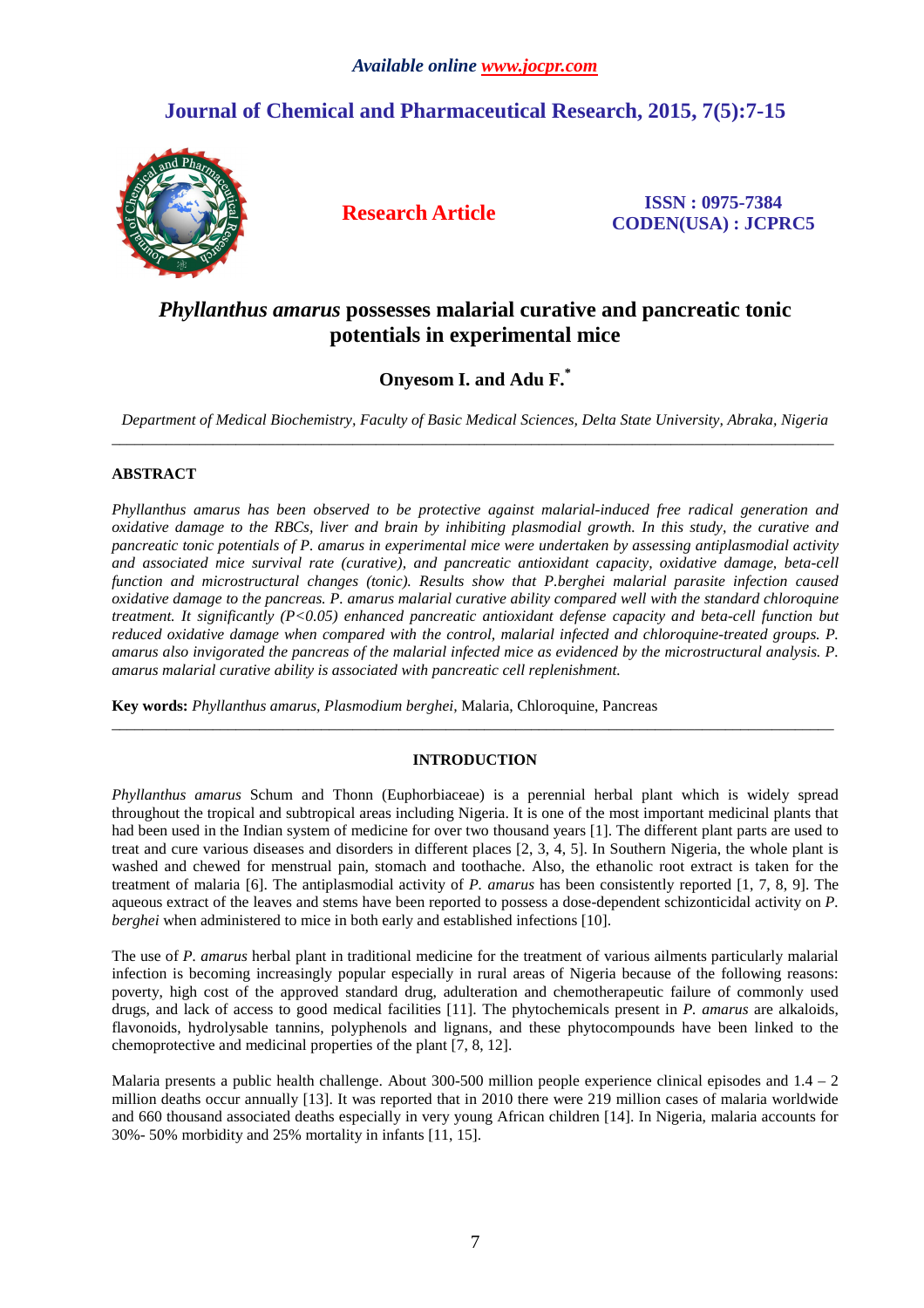Malarial infection induces oxidative stress by the generation of free radicals. Recent studies suggest that the generation of reactive oxygen species associated with oxidative stress, plays a crucial role in the development of systemic complications caused by malaria. Malarial infection induces the generation of free radicals in the liver, which most probably is the main reason for the induction of oxidative stress and apoptosis [16]. Additionally, Atamna*et al*. [17] observed that erythrocytes infected with *Plasmodium falciparum* produced free radicals about twice as much compared to normal erythrocytes. A potential source of free radical generation in malarial infection is the host's haemoglobin molecule. The parasite uses this molecule as a source of amino acid for its own nutrition during the erythrocytic stage of the infection. This utilization results in the liberation of large amounts of circulating heme which are able to induce intravascular oxidative stress, causing changes in erythrocytes and endothelial cells, and facilitating the internalization of the parasite in tissues such as the liver and brain [18].

*\_\_\_\_\_\_\_\_\_\_\_\_\_\_\_\_\_\_\_\_\_\_\_\_\_\_\_\_\_\_\_\_\_\_\_\_\_\_\_\_\_\_\_\_\_\_\_\_\_\_\_\_\_\_\_\_\_\_\_\_\_\_\_\_\_\_\_\_\_\_\_\_\_\_\_\_\_\_*

Malarial-induced remodeling and parasite internalization in liver and hepatic tissues have been reported[19]. This parasite sequestration has been associated with enhanced oxidative stress in RBCs, liver, brain [19] and kidney [8]. Whether such stress extends to the pancreas is not clearly known.

In this study therefore, the *Plasmodium berghei* malarial parasite-induced oxidative stress in the pancreas of experimental mice and the role of *Phyllanthus amarus* extract were undertaken. In order to understand the concept of this investigation, the malarial curative (evaluated by *in vivo* antiplasmodial activity and mice survival rate) and pancreatic tonic (assessed by the pancreatic antioxidant capacity, beta cell function and microstructural changes) potentials of *P. amarus* were studied.

## **EXPERIMENTAL SECTION**

## **2.1 Harvesting and preparation of plant extract**

 Fresh leaves of *Phyllanthus amarus* were harvested from an uncultivated farmland in Abraka community in Ethiope East Local Government Area of Delta State, Nigeria. The leaves were identified to the species level at the Forest Research Institute of Nigeria, Ibadan, where a voucher specimen (NO: FHI 109728) has been deposited.

The leaves were washed, air-dried and ground using a laboratory mill (Kenwood Ltd, Hertfordshire, UK) to produce a fine powder which was extracted sequentially with ethanol (Analar Grade, BDH Chemicals, Poole, England) using a soxhlet apparatus (Corning, USA). The extract was evaporated to dryness using rotary evaporator (Buchi R-210, Hana, China) under reduced pressure. The percentage yield was 3.6%. The volume administered (i.e. equivalent dose studied) was then calculated thus:

V (ml) = D x P/ C. D= Dose studied (g/kg b.wt), P= Body weight (kg), C= Concentration of the extract (g/ml), V= Volume of extract (ml) administered.

## **2.2 Experimental Mice**

The mice used in this study were Swiss Albino mice of mixed sexes weighing between 0.022kg (22g) to 0.027kg (27g). They were maintained at the Laboratory Animal Centre of the Faculty of Basic Medical Sciences, Delta State University, Abraka, Nigeria.

#### **2.3 Animal Care and Handling/Ethical Approval**

The selected mice were kept in plastic cages under controlled condition of 12hr light/12hr dark cycle and allowed access to standard mouse feed and water. The mice were fed on growers' mash (Top Feeds Flour Mill Limited, Sapele, Delta State, Nigeria) and given clean drinking water in bottles *ad libitum.* The animals were maintained in accordance with the guidelines approved by the Animal Ethics Committee of the Faculty of Basic Medical Sciences, Delta State University, Abraka, Nigeria, who also approved the study.

#### **2.4 Animal Grouping, Innoculation and Extract Administration**

Forty-five (45) Swiss Albino mice of mixed sexes were divided into nine (9) groups of five (5) mice each. Group 1 was uninfected but given placebo-normal saline (normal control), Group 2 was infected with *P. berghei and* also treated with same placebo (malaria control), Group 3 was infected with *P. berghei and* treated with 100mg/kg/d of *Phyllanthus amarus* ethanolic leaf extract, Group 4 was infected with *P. berghei and* treated with 200mg/kg/d of the *P. amarus* ethanolic leaf extract, Group 5 was infected with *P. berghei and* treated with 300mg/kg/d of the *P. amarus* ethanolic leaf extract, Group 6 was infected with *P. berghei and* treated with 5mg/kg of chloroquine (standard control), Group 7 was uninfected but treated with 100mg/kg/d of *P. amarus* ethanolic leaf extract, Group 8 was uninfected but treated with 200mg/kg/d of *P. amarus* leaf extract, and Group 9 was uninfected but treated with 300mg/kg/d of *P. amarus* ethanolic leaf extract.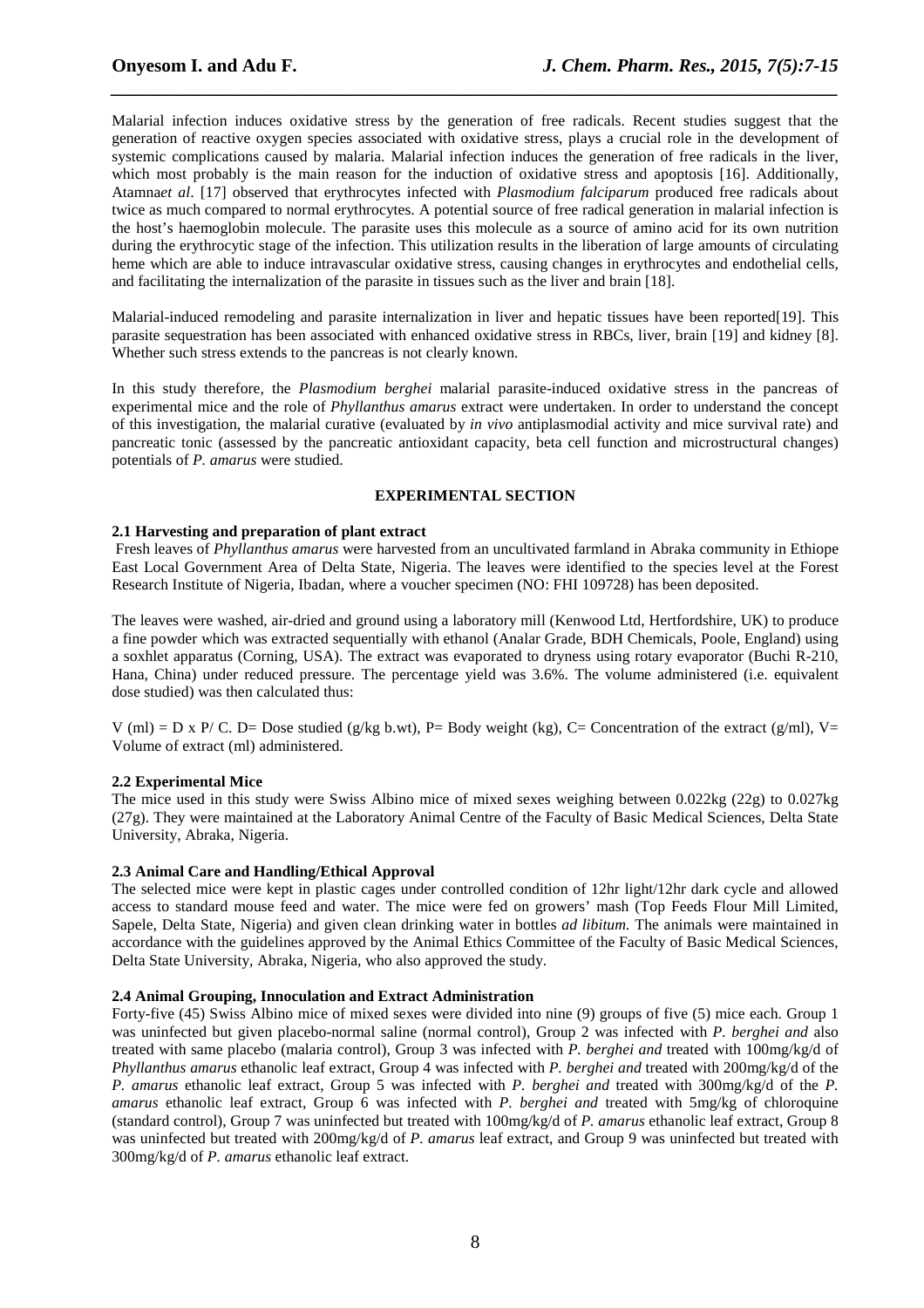The mice were infected by obtaining a parasitized blood (3-4 drops) from the cut tail tip of an infected (donor) mouse. Then, 0.1ml of infected blood was diluted in 0.9ml of phosphate buffer, pH 7.2. The mice were inoculated with 0.1ml of the parasitized suspension which contained about 12,000 parasites. Parasitaemia was done using thin blood films from cut tip of the infected mice's tail and stained with Giemsa stain, then viewed under the microscope (TH-9845, Serico, China) at x100 magnification. The percentage parasitaemia was determined by counting the number of parasitized red blood cells out of 1,000 blood cells in ten randomly selected microscopic fields. The percentage suppression of parasitaemia was calculated thus:

*\_\_\_\_\_\_\_\_\_\_\_\_\_\_\_\_\_\_\_\_\_\_\_\_\_\_\_\_\_\_\_\_\_\_\_\_\_\_\_\_\_\_\_\_\_\_\_\_\_\_\_\_\_\_\_\_\_\_\_\_\_\_\_\_\_\_\_\_\_\_\_\_\_\_\_\_\_\_*

Suppression  $(\%) = \frac{\text{mean parasitaemia in untreated-mean parasitaemia in treated}}{\text{mean parasitaemia in untrasted}} \times 100 [7]$ mean parasitaemia in untreated

The *Phyllanthus amarus* ethanolic leaf extract and chloroquine doses were administered as single daily dose via oral route using intragastric canula for a period of seven (7) days.

#### **2.5 Animal Sacrifice and Collection of Specimen**

On day seven (7) of the experiment, the mice were fasted overnight and sacrificed the next morning in chloroform saturated chamber (anaesthesia). Whole blood was collected by heart puncture and centrifuged (Centrifuge 80D, Serico, USA) to obtain serum which was used for the analysis of glucose and insulin, and hence, beta-cell function. The beta-cell function was calculated using homeostasis model assessment-beta (HOMA-β)

 $HOMA-\beta = \frac{360 \text{ x Insulin} [\mu U/ml]}{Glu 628 \text{ km s (dll) } G}$  $\frac{1}{\text{Glucose [mg/d]}-63}$  [20]

The mice were dissected and the pancreas from each mouse was carefully excised, rinsed in cold normal saline and then preserved in 10% formalin for microstructural examination. Also, part of the excised pancreas was homogenized and used for the assay of SOD, CAT, GPx, GSH and MDA.

#### **2.6 Analysis of Specimen**

The biochemical investigation was carried out to determine the activities of antioxidant enzymes, associated lipid peroxidation index and beta-cell function in the pancreas of *Plasmodium berghei* infected mice treated with *Phyllanthus amarus*.

Glutathione peroxidase (GPx) was determined using the method described by Moron *et al* [21], malondialdehyde (MDA) was determined using the method described by Ohkawa*et al* [22], reduced glutathione (GSH) was determined using the Ellmans method [23], superoxide dismutase (SOD) was assayed using the method described by Misra and Fridovich [24], and catalase (CAT) was determined using colometric method [25]. All the chemicals used were of Analar grades, supplied by BDH Chemicals, Poole, England.

#### **2.7Histopathological Examination**

The impact of *Phyllanthus amarus* ethanolic leaf extract on pancreatic tissue architecture of the treated mice was evaluated by histopathological examination of tissue sections. The isolated organ was fixed in 10% formalin for a period of twenty-four hours before the examination. Thereafter, the tissue was solidified in paraffin wax and sectioned using a microtome (HM340E, Leica, Germany). The tissue sections were then fixed on slides with haemotoxylin and eosin (H & E) stains. The stained slides were mounted with Canada balsam (Sigma, USA), allowed to dry and viewed under a binocular microscope (DM1000, Leica, Germany) connected to a computer (HP 655, USA).

#### **2.8 Statistical Analysis**

The results were expressed as Means ± Standard Deviation. Level of significance was assessed by one-way Analysis of Variance (ANOVA). A *P*-value less than 0.05 (*P*< 0.05) were considered statistically significant.

#### **RESULTS**

The results obtained from the investigation into the malarial curative and pancreatic tonic potentials of *Phyllanthus amarus* are shown in Tables 1 and 2. Histological studies on the pancreas are shown in Figures 1-9.

From Table 1, the results indicate that *P. amarus* ethanolic leaf extract showed a chemo-suppression effect comparable with the standard chloroquine drug and higher when given at 300mg/kg. The post treatment survival rate of the mice was dose-dependent. This implies that *P. amarus* can be used in the cure of malarial especially at 300mg/kg/d.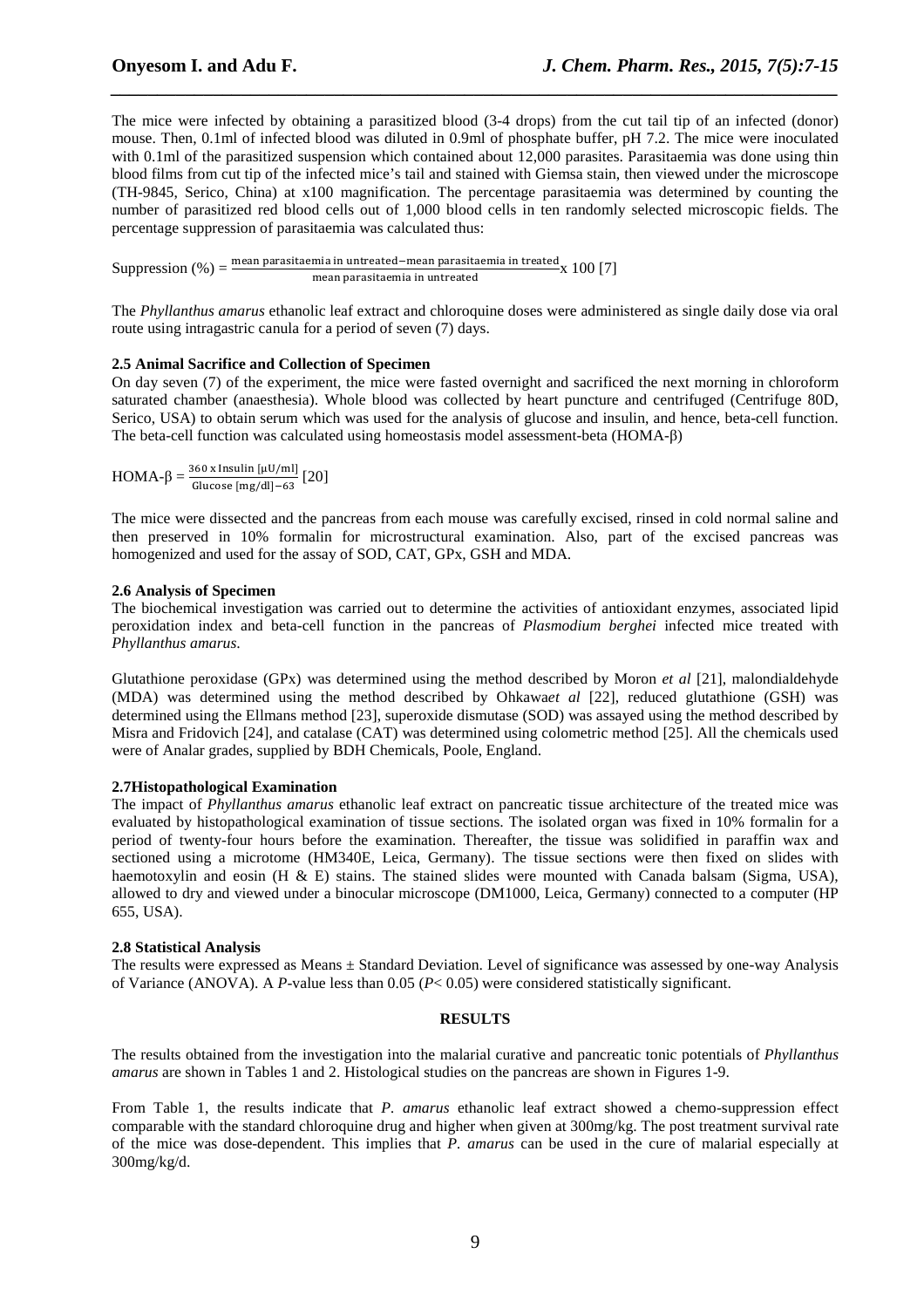| In vivo Antiplasmodial Activity<br>Plasmodial chemosuppression (%) |                | Malarial Curative Potential of P. amarus |             |  |  |
|--------------------------------------------------------------------|----------------|------------------------------------------|-------------|--|--|
|                                                                    |                | Post treatment survival rate (%) of mice |             |  |  |
|                                                                    |                | 14 days                                  | 28 days     |  |  |
| 1                                                                  |                | 100                                      | 80          |  |  |
| 2                                                                  | 0.0            | 0                                        | $\mathbf 0$ |  |  |
| 3                                                                  | $52.3 \pm 3.6$ | 60                                       | 40          |  |  |
| 4                                                                  | $68.6{\pm}4.9$ | 80                                       | 60          |  |  |
| 5                                                                  | $81.3 + 5.2$   | 100                                      | 80          |  |  |
| 6                                                                  | $77.5 \pm 4.6$ | 80                                       | 60          |  |  |
| 7                                                                  |                | 100                                      | 80          |  |  |
| 8                                                                  |                | 100                                      | 80          |  |  |
| 9                                                                  |                | 100                                      | 100         |  |  |

**Table 1:** *Phyllanthus amarus-***induced plasmodial chemosuppression and associated malarial curative potential in experimental mice** 

*\_\_\_\_\_\_\_\_\_\_\_\_\_\_\_\_\_\_\_\_\_\_\_\_\_\_\_\_\_\_\_\_\_\_\_\_\_\_\_\_\_\_\_\_\_\_\_\_\_\_\_\_\_\_\_\_\_\_\_\_\_\_\_\_\_\_\_\_\_\_\_\_\_\_\_\_\_\_*

*1= Normal control (uninfected and untreated); 2= Malarial control (infected with P. berghei but untreated); 3= infected and treated with 100mg/kg of P. amarus extract; 4= infected and treated with 200mg/kg of P. amarus extract;5= infected and treated with 300mg/kg of P. amarus extract; 6= Standard control (infected and treated with 5mg/kg of chloroquine; 7= uninfected but treated with 100mg/kg of P. amarus extract; 8= uninfected but treated with 200mg/kg of P. amarus extract; 9= uninfected but treated with 300mg/kg of P. amarus extract.* 

**Table 2: Antioxidant defense capacity and associated pancreatic β-cell function in** *P. berghei* **malarial parasite infected mice treated with**  *Phyllanthus amarus* 

| Groups | <b>SOD</b><br>$(\mu M/Min)$  | <b>CAT</b><br>$(\mu M/Min)$                                                                                                                    | GPx<br>$(\mu M/Min)$ | GSH<br>$(\mu M)$                                           | <b>MDA</b><br>$(\mu M)$                                                                | $\beta$ -Cell<br>function $(\%)$                                           |
|--------|------------------------------|------------------------------------------------------------------------------------------------------------------------------------------------|----------------------|------------------------------------------------------------|----------------------------------------------------------------------------------------|----------------------------------------------------------------------------|
| 1.     | $0.82 \pm 0.44$ <sup>a</sup> | $13.30 \pm 1.57$ <sup>a</sup> 5.18 $\pm$ 2.28 <sup>a</sup>                                                                                     |                      |                                                            | $10.32\pm4.49$ <sup>2</sup> 27.18 $\pm$ 11.28 <sup>2</sup> 58.3 $\pm$ 5.8 <sup>2</sup> |                                                                            |
| -2.    |                              | $0.07\pm0.02^{\circ}$ 12.52 $\pm1.74^{\circ}$ 0.46 $\pm0.26^{\circ}$                                                                           |                      |                                                            |                                                                                        | $0.60 \pm 0.26^{\circ}$ 59.94 $\pm 4.17^{\circ}$ 1060.4 $\pm 32.6^{\circ}$ |
| 3.     |                              | $1.52 \pm 0.13$ <sup>c</sup> $16.12 \pm 0.82$ <sup>b</sup> 8.60 $\pm$ 0.37 <sup>c</sup>                                                        |                      | $17.58 \pm 1.24$ <sup>c</sup> 0.76 $\pm$ 0.37 <sup>c</sup> |                                                                                        | $117.3 \pm 10.9$ <sup>c</sup>                                              |
| 4.     |                              | $1.56\pm0.28$ <sup>c</sup> $18.14\pm0.78$ <sup>b</sup> 9.30 $\pm$ 0.29 <sup>c</sup> 18.54 $\pm$ 0.59 <sup>c</sup> 0.58 $\pm$ 0.95 <sup>c</sup> |                      |                                                            |                                                                                        | $103.0 \pm 15.1$ <sup>c</sup>                                              |
| 5.     |                              | $1.65\pm0.10$ <sup>c</sup> $19.34\pm2.12$ <sup>b</sup> 8.64 $\pm$ 0.13 <sup>c</sup>                                                            |                      | $18.10 \pm 1.57$ <sup>c</sup> 0.76 $\pm$ 0.19 <sup>c</sup> |                                                                                        | $80.2 \pm 7.3$ <sup>d</sup>                                                |
| 6.     |                              | $0.12\pm0.02^{\circ}$ 12.96 $\pm1.50^{\circ}$ 6.22 $\pm1.99^{\circ}$ 13.78 $\pm2.29^{\circ}$ 60.92 $\pm4.19^{\circ}$                           |                      |                                                            |                                                                                        | 517.0 $\pm$ 20.4 <sup>b</sup>                                              |
| 7.     |                              | 1.31±0.03° 18.62±2.06 <sup>b</sup> 8.92±0.44° 17.28±0.81° 0.77±0.18°                                                                           |                      |                                                            |                                                                                        | 92.6 $\pm$ 16.3 <sup>e</sup>                                               |
| 8.     |                              | $1.65 \pm 0.24$ <sup>c</sup> $17.98 \pm 2.37$ <sup>b</sup> $9.80 \pm 1.80$ <sup>c</sup>                                                        |                      | $19.40 \pm 2.13$ <sup>c</sup> 0.88 $\pm$ 0.17 <sup>c</sup> |                                                                                        | $106.0 \pm 14.6$ <sup>c</sup>                                              |
| 9.     |                              | $1.81\pm0.11$ <sup>c</sup> $23.09\pm2.16$ <sup>c</sup> $15.86\pm3.11$ <sup>d</sup> $25.74\pm4.69$ <sup>d</sup> $0.61\pm0.05$ <sup>c</sup>      |                      |                                                            |                                                                                        | $76.6 \pm 10.4$ <sup>d</sup>                                               |
|        |                              |                                                                                                                                                |                      |                                                            |                                                                                        |                                                                            |

*Values are expressed as Means ± SD, n=5.* 

*Values that bear another superscript on a column differ significantly (P<0.05)* 

*1= Normal control (uninfected and untreated)* 

*2= Malarial control (infected with P. berghei but untreated)* 

*3= Experimental (infected and treated with 100mg/kg of P. amarus extract)* 

*4= Experimental (infected and treated with 200mg/kg of P. amarus extract) 5= Experimental (infected and treated with 300mg/kg of P. amarus extract)* 

*6= Standard control (infected and treated with 5mg/kg of chloroquine)* 

*7= Experimental (uninfected but treated with 100mg/kg of P. amarus extract)* 

*8= Experimental (uninfected but treated with 200mg/kg of P. amarus extract)* 

*9= Experimental (uninfected but treated with 300mg/kg of P. amarus extract)* 

*SOD= Superoxide dismutase, CAT= Catalase, GPx= Glutathione peroxide, GSH= Reduced glutathione,* 

*MDA= Malondialdehyde, β-cell= Pancreatic beta cell*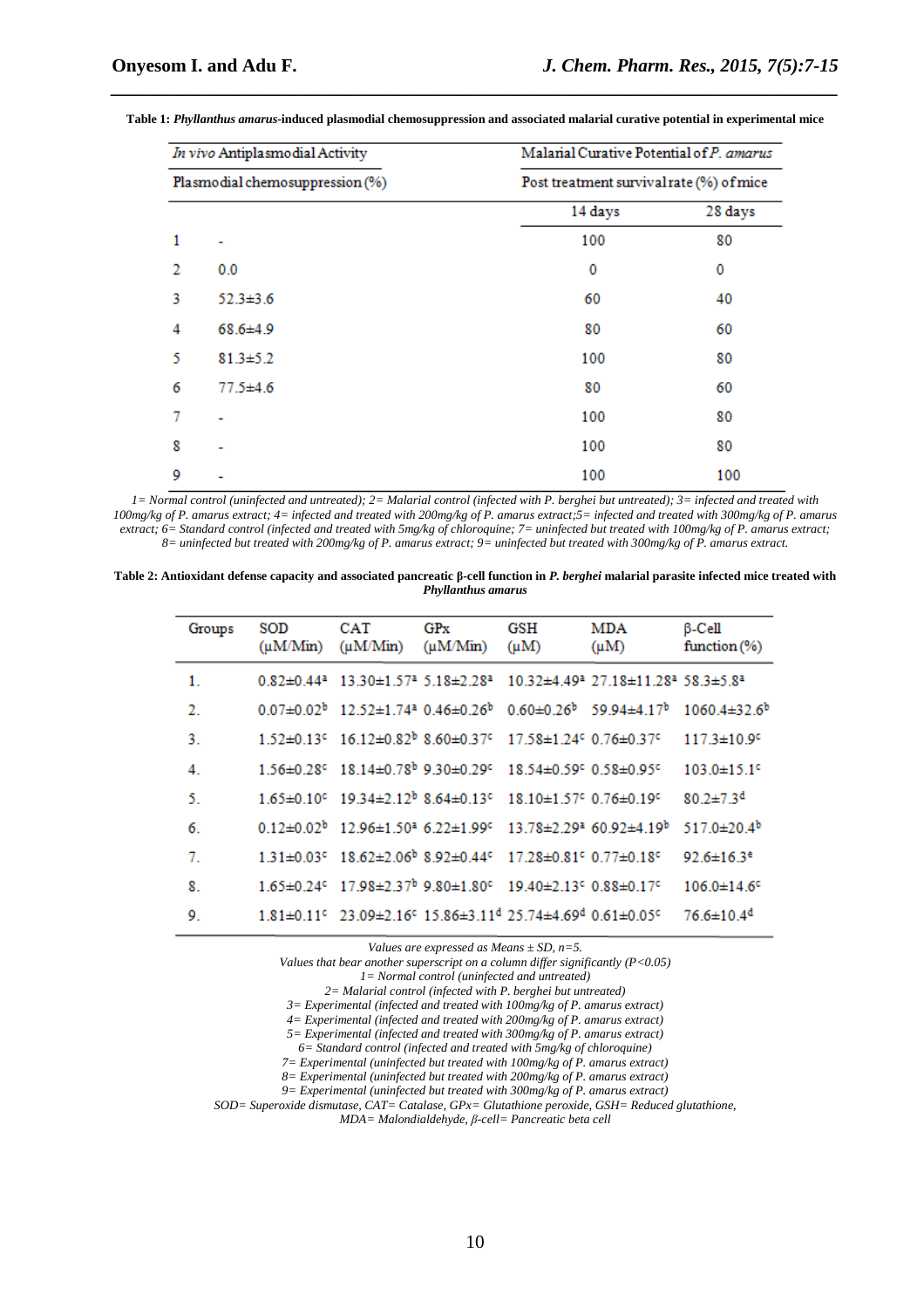

Fig.1: Microstructure of the pancreas for the control (Group 1) mice. Features show the histology of normal pancreatic cells. Microscopic magnification=x100 (H & E staining).



Interlobular Acini Islet cells Intercalated Duct

Fig.3: Features show histology of pancreatic cells for mice infected with P. berghei and treated with 100 mg/kg/d of P. amarus for 7 days (Group 3). Acivi cells, islet cells and the interlobular duct show very mild inflammation. Microscopic magnification= x100 (H & E staining



iel calls interlobul duct

Fig.2: Histological appearance of the pancreas for the P. berghet (Group 2) mice. Pathological features show acute inflammation of the acini cells, the islet cells and the interlobular duct. Microscopic magnification=x100 (H & E staining)



Interlobular Duct Interlobular Acini Blood vessel

Fig.4: Features show the histology of parareatic cells for mice infected with P. berghei and treated with 200 mg/kg/d of P. amarus for 7 days (Group 4). The pancreatic cells are recovering but not fully. Microscopic magnification= x100  $(H & E$  staining)

From Table 2, it can be seen that the levels of antioxidant enzymes for the parasitized untreated mice (Group 2) reduced significantly (P<0.05), while the lipid peroxidation (MDA) of same group increased significantly (P<0.05) when compared with the treated groups. Antioxidant depletion by *P. berghei* in the pancreas was restored by treatment with *P. amarus*. Also, it is shown that there is elevated activity of β-cell function in both the parasitized untreated group and the chloroquine treated group when compared with the *P. amarus* treated groups.

The histopathological micrographs show that *P. berghei* malarial infection damaged the microstructural features of the pancreas. Treatment with *P. amarus* defended and replenished the tissues better than the chloroquine treatment. The 300mg/kg dose invigorated the pancreatic cells.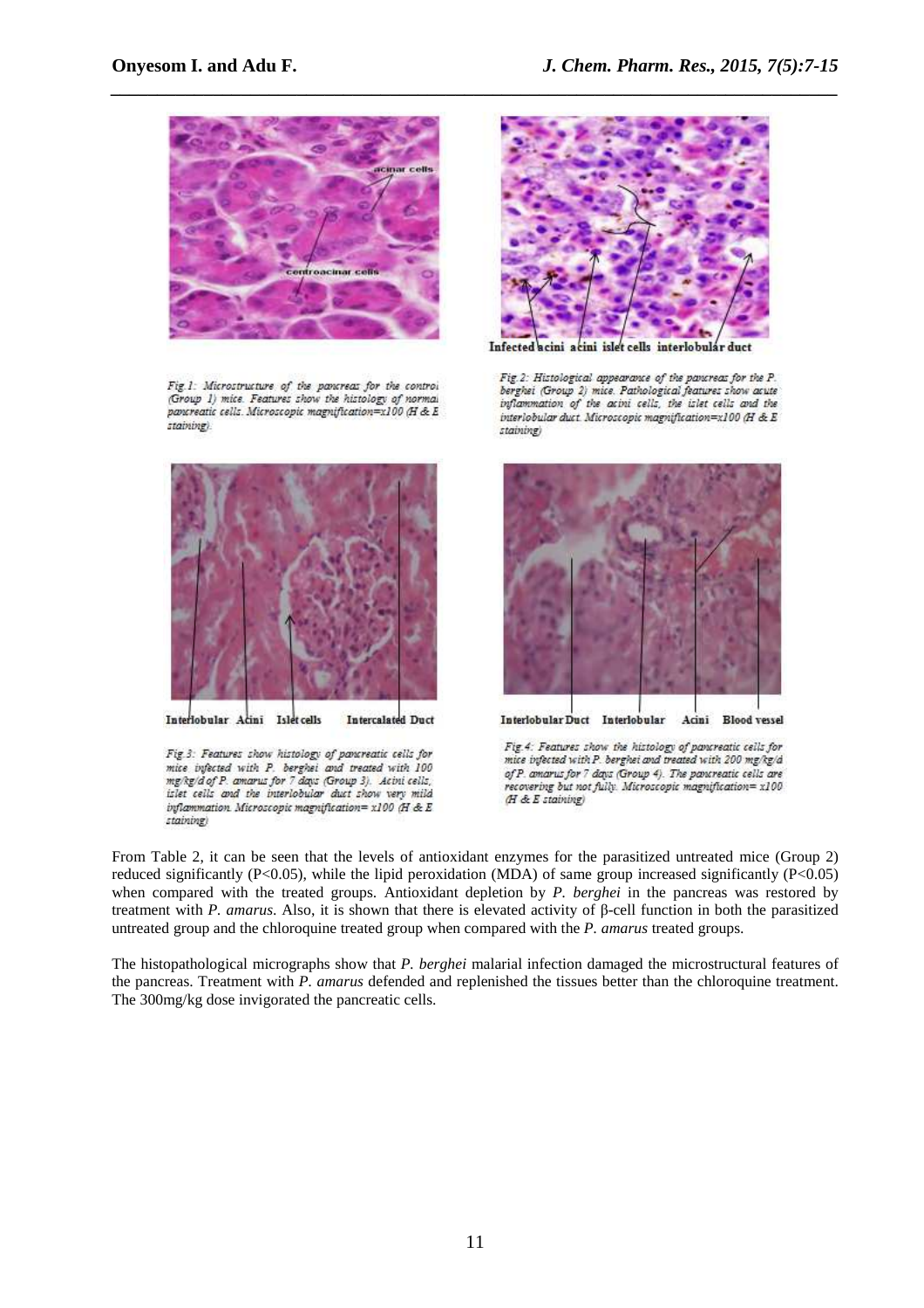

Fig 5: Features show the histology of pancreatic cells for<br>mice infected with P. berghei and treated with 300 mg/kg/d of P. amarus (Group 5). Pancreatic cells show full recovery to normal. Microscopic magnification=<br>x100 (H & E staining).



Fig 7: Histology of parareatic cells from mice not infected with P. berghei but administered with 100mg/kg/d of P.<br>amarus for 7 days (Group 7). Features show no difference<br>to the control (Group 1). Microscopic magnificati  $(H \& E$  staining)



Fig. 6: Features show the histology of parareatic cells<br>infected with P. berghet and treated with 5mg/kgld of<br>chloroquine for 7 days (Group 6). Cells are recovering but<br>not as healthy as for the mice treated with P. amarus Microscopic magnification= x100 (H & E staining).



Fig 8: Histology of pancreatic cells from mice not infected with P. berghei but administered with 200mg/kg/d of P.<br>amarus for 7 days (Group 8). The acini cells, islet cells, intralobuler and intercalated ducts appear replenished compared with the control features. Microscopic magnification= $x100$  (H & E staining).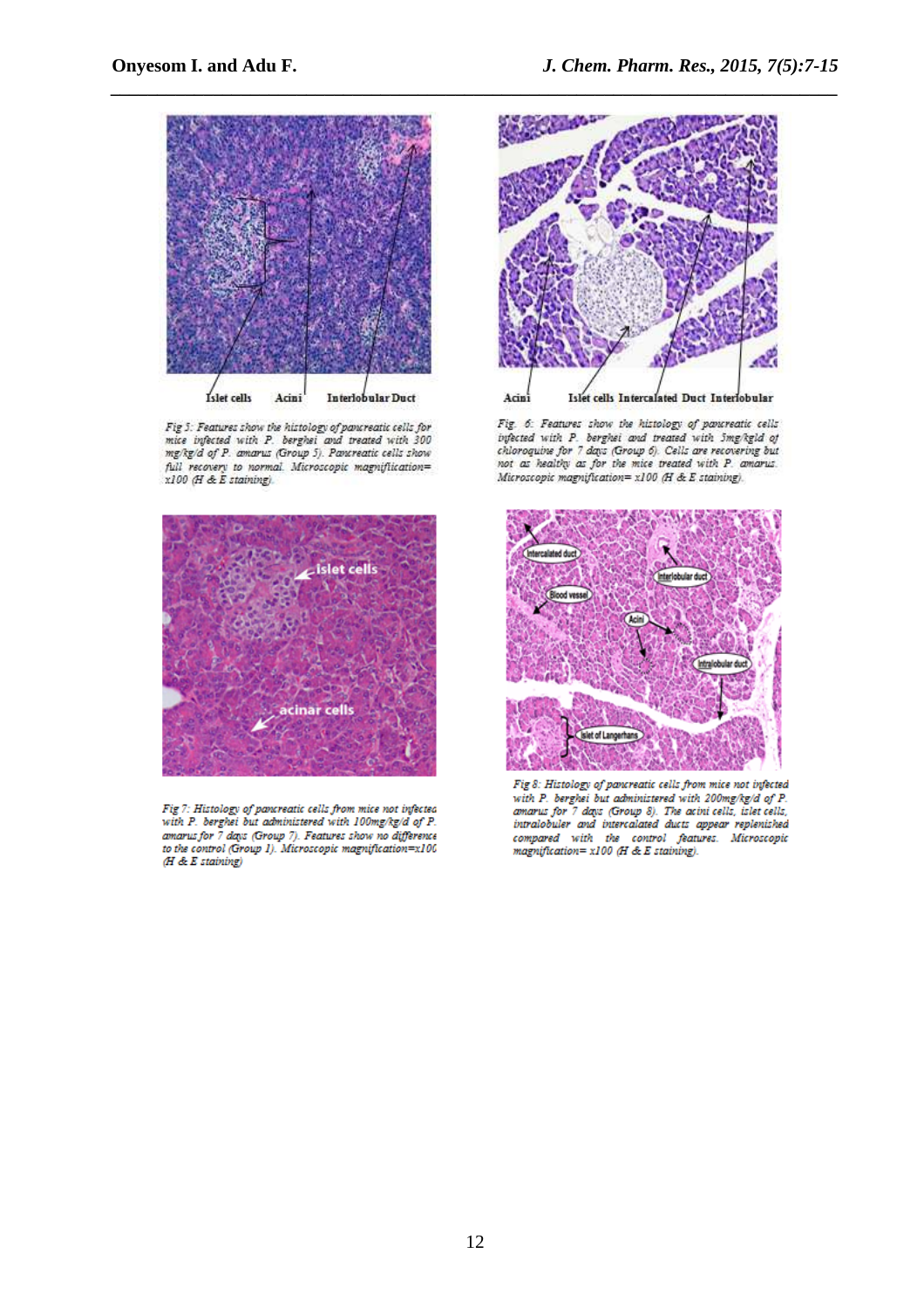

*\_\_\_\_\_\_\_\_\_\_\_\_\_\_\_\_\_\_\_\_\_\_\_\_\_\_\_\_\_\_\_\_\_\_\_\_\_\_\_\_\_\_\_\_\_\_\_\_\_\_\_\_\_\_\_\_\_\_\_\_\_\_\_\_\_\_\_\_\_\_\_\_\_\_\_\_\_\_*

Fig.9: Histology of parareatic cells from mice not infected with P. berghei but administered with 300mg/kg/d of P. amarus for 7 days (Group 9). This dose of P. amarus invigorated the cells. Microscopic magnification=x100. (H & E staining)

#### **DISCUSSION**

Malarial is a debilitating infection to especially humans. The infection is associated with generation of large amounts of free radicals or reactive oxygen species which cause oxidative damage in tissues such as the RBCs, liver and brain [8, 26]. Furthermore, this investigation extends the malarial-induced oxidative damage to the cells of the pancreas (Table 2, Fig. 2). Effective treatment and cure of malaria is currently challenged by proper vector (mosquito) control, lack of vaccine, high cost and non-availability of recommended (ACT) drugs, poverty, parasite resistance to cheaper and available chemotherapeutic agents and their increasing level of adulteration. So, the use of herbal medication is high in rural areas in especially sub-Saharan Africa including Nigeria. *Phyllanthus amarus* is one of such common traditional herb.

The antimalarial activity of *P. amarus* has been reported [1, 7, 8, 9]. While confirming the antiplasmodial property of the ethanolic leaf extract of *P. amarus*, we have further demonstrated the malarial curative ability of the plant (Table 1). The 300mg/kg *P. amarus* treatment displayed higher antimalarial and curative ability when compared with the standard chloroquine treatment. *P. amarus* has been shown to preserve renal function [19] and to be hepatoprotective [27]. We have in addition observed in this study that the ethanolic leaf extract of *P. amarus*  enhanced pancreatic antioxidant defence capacity (Table 2) and replenished pancreatic cells (Figures 1-9). These observations were found to improve pancreatic beta cell function (Table 2). Although chloroquine treatment possessed antimalarial effect, it does not however significantly defend the pancreas from oxidative damage, study suggests (Table 2, Fig. 6).

The phytochemicals found present in the leaf extract of *Phyllanthus amarus* include saponins, tannins, flavonoids, glycosides, terpenes and alkaloids [28].

The malarial curative and plasmodial chemo-suppressive effect (Table 1) of the *P. amarus* plant extract might be due to some identified phytochemicals in the plant. This suggestion agrees with earlier reports on the antiplasmodial activity of the plant [1, 7, 8, 9].Alkaloids, saponins and flavonoids are suggested as being responsible for the antimalarial activities of the plant [29]. It has been shown to mediate its antimalarial potency by blocking protein synthesis in *Plasmodium falciparum* [30]. Triterpenoids and saponins have been found to be detrimental to several infectious protozoans such as *Plasmodium falciparum* [31]. Flavonoids are known to chelate nucleic acid base pairing of malaria parasites [32]. Flavonoids and tannins are phenolic compounds, and plant phenolics are group of major compounds that act as primary antioxidants or free radical scavengers [33]. Tannins and saponins have been found to be effective antioxidants and antimicrobial agents [34].

The observed antioxidant boost and associated reduced malondialdehyde levels (oxidative stress) following treatment with *P. amarus*(Table 2) could be due to the antioxidant phytochemicals previously identified [28, 35, 36]. The antioxidants defence, protected and invigorated pancreatic cells and enhanced beta cell function. This finding agrees with earlier report on the antioxidant activity of *Phyllanthus amarus* [37].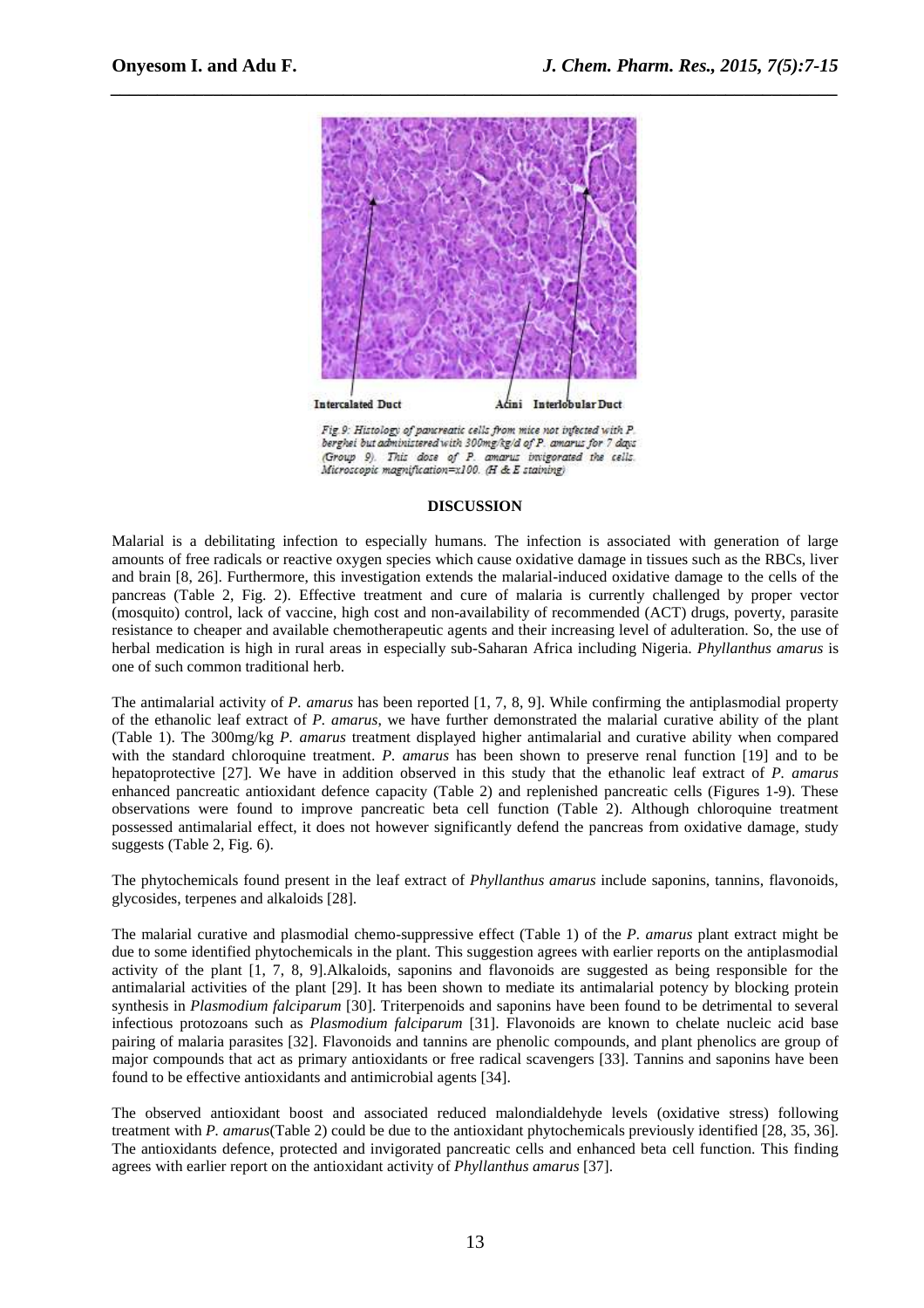The elevated levels of HOMA-β observed in the chloroquine treated and the *P. berghei* infected groups could be due to hyperactivity of insulin secretion by the beta cells possibly caused by damage to the pancreatic cells by *P. berghei*[38]*.* As discussed above, antioxidant activities of *P. amarus* averted the damage on the pancreatic cells caused by *P. berghei* infection thus, improved β-cell function was observed following treatment with *P. amarus*  extract.

*\_\_\_\_\_\_\_\_\_\_\_\_\_\_\_\_\_\_\_\_\_\_\_\_\_\_\_\_\_\_\_\_\_\_\_\_\_\_\_\_\_\_\_\_\_\_\_\_\_\_\_\_\_\_\_\_\_\_\_\_\_\_\_\_\_\_\_\_\_\_\_\_\_\_\_\_\_\_*

Histological examination of pancreas isolated from the *P. berghei* infected mice without treatment revealed acute inflammation of the acini cells, islet cells and interlobular duct (Fig.2). In the *P. amarus* treated groups without infection, the architecture of the pancreas appeared intact and invigorated (Figs.7-9). Inflammation of the pancreatic cells as seen in the*P. berghei* infected group may be as a result of oxidative stress which occur secondary to free radical generation typical in malarial infection [26]. Results from histological studies on the pancreas isolated from malaria infected mice treated with *P. amarus* extract showed that the extract could repair pancreatic cells damaged by *P. berghei*(Figs. 3-5) and even revitalise the cells (Figs. 7-9).

Malarial infection and its treatment with chloroquine could cause oxidative damage to pancreas and disturbed beta cell function but treatment with ethanolic leaf extract of *P. amarus* especially at 300mg/kg/d yielded high curative ability, augmented antioxidant defense capacity, refreshed the pancreas and improved beta cell function. So, *P. amarus* has both malarial curative and pancreatic tonic potentials. These potentials should be further explored.

#### **REFERENCES**

- [1] TO Ajala., CI Igwilo., IA Oreagba and OA Odeku. *Asian Pac J Trop Med*., **2011**, 283-287.[2] MZ Abdin; F Naaz; S. Javed.*J. Ethnopharmacol*., **2007**, 113(1), 503-509.
- [3] P Kloucek; Z Polesny; B Svobodova; EVikova; L Kokoska. *J. Ethnopharm*., **2005**, 99(2), 309-312.
- [4] HF Thyagarajan; B Blumberg; F Chase. *Indian J. Exp. Biol.***1998**, 6(43), 76-78.
- [5] CA Kassuya; AA Silestre; V Rehder; JB Calixto. *Eur.J Pharm.,***2003**, 478,145-153.
- [6] BO Green. *Cont. J. Pharm. Sci.,* **2007**, 1(3), 23-29.
- [7] I Obidike; S Okhale; M Aboh; O Salawu. *Asian Pac J Trop Med*., **2013**, 169-175.
- [8] I Onyesom; IF Onumaechi; J Ehiwario; R Dagana. *Europ. J. Med. Plants,* **2015**, 5, 109-116.
- [9] R Appiah-Opong; AK Nyarko; D Dodoo; FN Gyang; KA Koram; NK Ayisi. *Ghana Med. J.,* **2011**, 45(4), 143- 150.
- [10] DV Dapper; BN Aziagba; OO Ebong. *Nig. J. Physiol. Sci.,* **2007**, 22, 19-25.
- [11] OA Idowu; OT Soniran; O Ajana; DO Aworinde.Afri*. J. Pharm. Pharmacol.,***2010,** 4(2), 55-60.
- [12] TY Faremi; SM Suru; MA Fafunso; UF Obiola.*Food Chem. Toxicol.,* **2008**, 4(1), 41-48.
- [13] World Health Organization, WHO. *World malaria report,***2009**, WHO, Geneva.
- [14] World Health Organization, WHO. *World malaria report,* **2012**, WHO, Geneva.
- [15] World Health Organization, WHO. *World malaria report,***2008**, WHO, Geneva.
- [16] M Guhar; S Kumar; V Choubey; P Maity; U Bandyopadhyay. *FASEB J.,* **2006**, 20(8), 1224-1226.
- [17] H Atamna; H Ginsburg. *Mol. Biochem. Parasitol.,***1993**, 61, 231-234.
- [18] S Percario; DR Moreira; BA Gomez; ME Ferreira; AC Goncalves; PS Laurindo; TC Vilhena; MF Dolabela;
- MD Green. *Int. J. Mol. Sci.,* **2012**, 13(12), 16346-16372.
- [19] I Onyesom; E Osioma; PC Okereke. *Asian Pac. J. Trop. Biomed*., **2015**, 4(1), (in press)
- [20] DR Matthews; JP Hosker; AS Rudenski; BA Naylor; DF Treacher; RC Turner.*Diabetologia*, **1985**, 28(7), 412- 419
- [21] MS Moron; JW Diespierre; B Mannervik.*Biochem.Biophys.Acta.,***1979**, 582, 67-78.
- [22] H Ohkawa; N Ohishi; K Yagi. *J. Analytical Biochem*.,**1979**, 95(2), 351-358.
- [23] GL Ellman. *Arch. Biochem. Biophys.,***1959**, 82, 70-77.
- [24] HP Misra; I Fridovich. *J. Biol. Chem.,* **1972**, 247(10), 3170-3175.
- [25] AK Sinha. *Anal.Biochem.,***1972**, 47, 389-394.
- [26] PG Kremsner; B Greve; B Lell; D Luckner; DI Schmid. *Lancet*, **2000**, 355, 40-41.
- [27] P Pramyothin ; C Ngamtin ; S Poungshom poo; C Chaichantipyuth. *J. Ethnopharmacol*., **2007**, 114(3), 169- 173.
- [28] DU Ekaete; DA Ukanna; EU Etoro. *Asian J. Plant Sci. Res.,* **2013**, 3(4), 116-122.
- [29] H Shigemori; T Kagata; H Ishayama. *Chem. Pharmaceut. Bull.,* **2003**, 51(1), 58-61
- [30] HA Abdulelah; BA Zainal-Abidin. *Am. J. Pharmacol. Toxicol.,***2007**, 2(2), 46-50.
- [31] F Delmas; CR Diorgo. *PlantaMedica,* **2000**, 66(4), 343-347.
- [32] P Agrawal. *Elsevier,***1989**.
- [33] E Ettebong; P Nwafor; J Okokon. *Asian Pacif. J. Trop. Med.,* **2012**, 5(9), 673-676.
- [34] FR Lai; QB Wen; L Li ; H Wu ; XF Li. *Carbohyd. Polym.,***2010**, 81(2), 323-329.
- [35] OI Oyewole ; OO Oyedara ; BF Olabiyi; TS Fasanya. *Int. J. Bioassays*, **2013**, 2(3), 519-523.